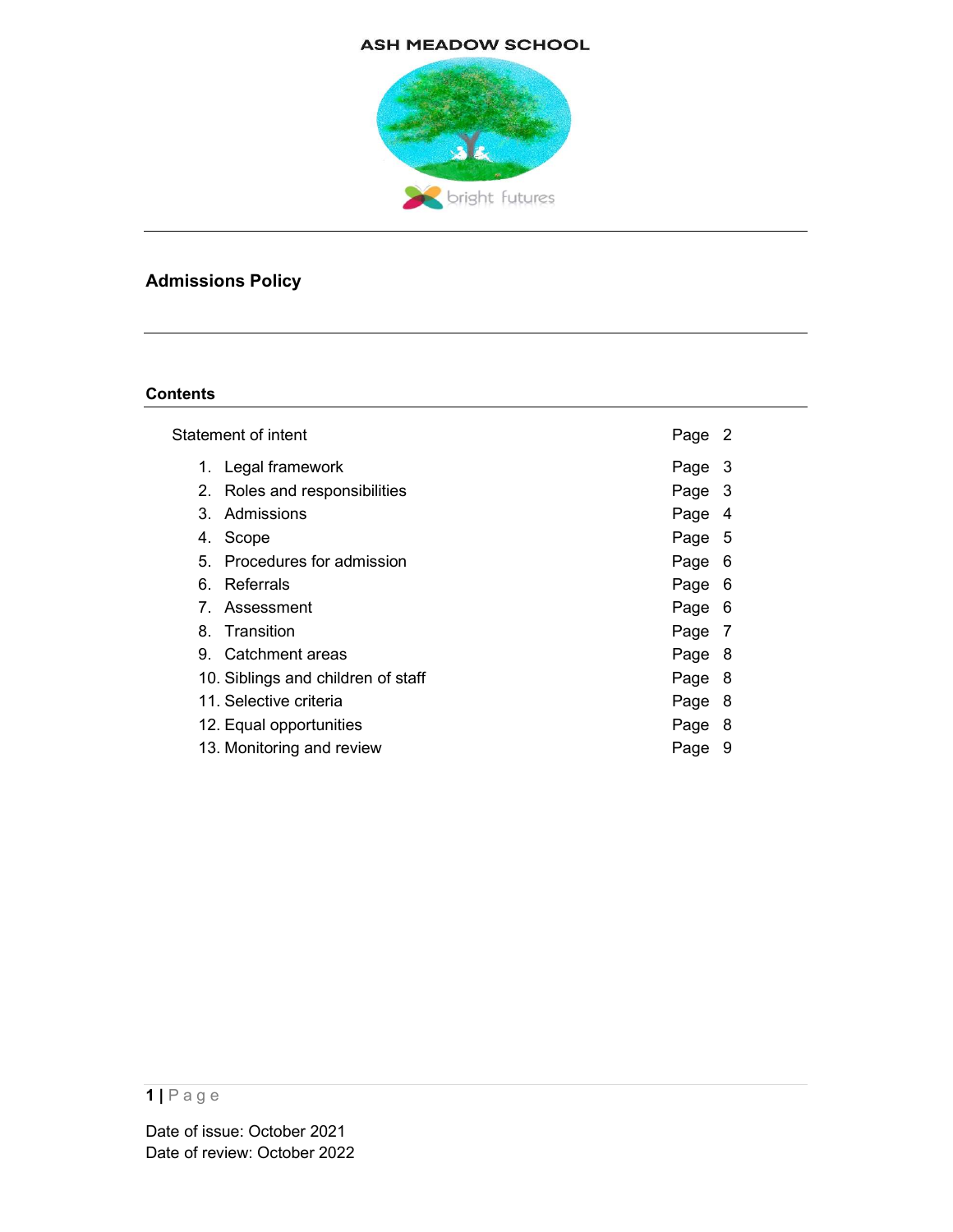# Statement of intent

At Ash Meadow School, we welcome all students, and places at the school are offered in an open and fair way. Our admissions process is delivered in-line with the Equality Act 2010, the School Admissions Code, the School Admission Appeals Code, the Human Rights Act 1998 and the School Standards and Framework Act 1998.

The number of places available is determined by the capacity of the school, and is called the 'agreed admissions number'. Our published admissions number (PAN) is 50.

The table below sets out who the admission authority is and other responsible bodies in our school.

| Type of<br>school                       | Who is the<br>admission<br>authority? | Who deals with<br>complaints about<br>arrangements? | Who is responsible for<br>arranging/providing for an<br>appeal against refusal of a<br>place at the school? |
|-----------------------------------------|---------------------------------------|-----------------------------------------------------|-------------------------------------------------------------------------------------------------------------|
| Non-Associated<br>Independent<br>school | Senior<br>Leadership<br>Team          | Head of School                                      | <b>Executive Headteacher</b>                                                                                |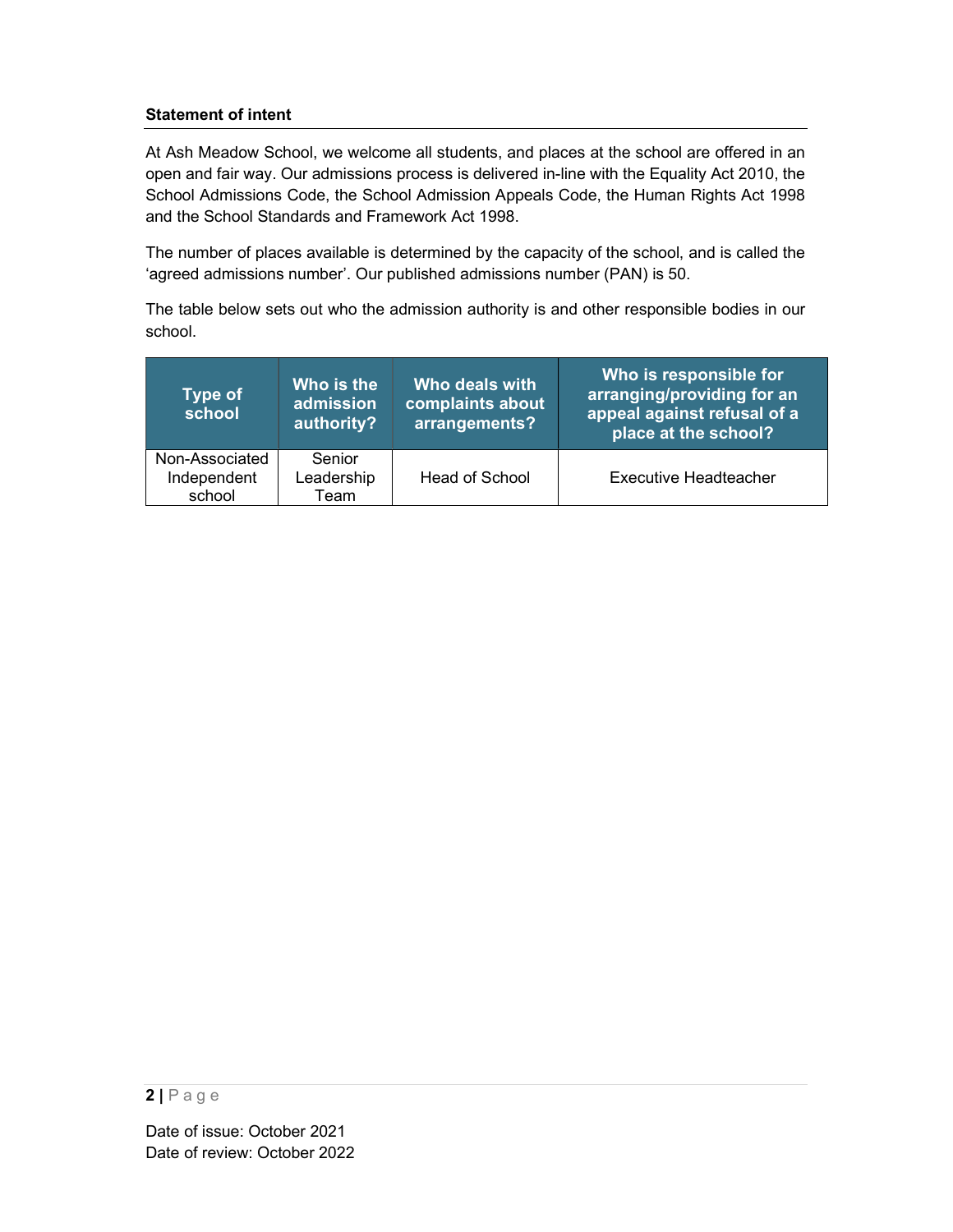# Legal framework

This policy has due regard to all relevant legislation and statutory guidance including, but not limited to, the following:

- Equality Act 2010
- Human Rights Act 1998
- School Standards and Framework Act 1998
- DfE (2021) 'School Admissions Code'
- DfE (2012) 'School Admission Appeals Code'
- The Education (Independent School Standards) Regulations 2014

This policy operates in conjunction with the following school policies:

- Equal Opportunities Policy
- Data Protection Policy
- Special Educational Needs and Disabilities (SEND) Policy
- SEN Information Report

## Roles and responsibilities

The Head of School is responsible for:

- Acting in accordance with the relevant legislation and guidance when carrying out the overall admission of students into the school.
- Communicating clearly any reasons for rejecting the admission of a student, as well as the parent's right to appeal and the appeal process.
- Implementing any advice or recommendations given by the Schools Adjudicator without undue delay.
- Determining the admission arrangements on an annual basis and publicly consulting stakeholders on any proposed changes to the admission arrangements.
- Communicating oversubscription criteria clearly to parents.
- Notifying the LA of any in-year admissions and their outcomes.
- Acting in line with the relevant legislation and guidance pertaining to admissions.
- Receiving concerns and objections regarding the admission of students and making recommendations to the admission authority as a result of these concerns and objections.

# $3 | P \n a \n g \n e$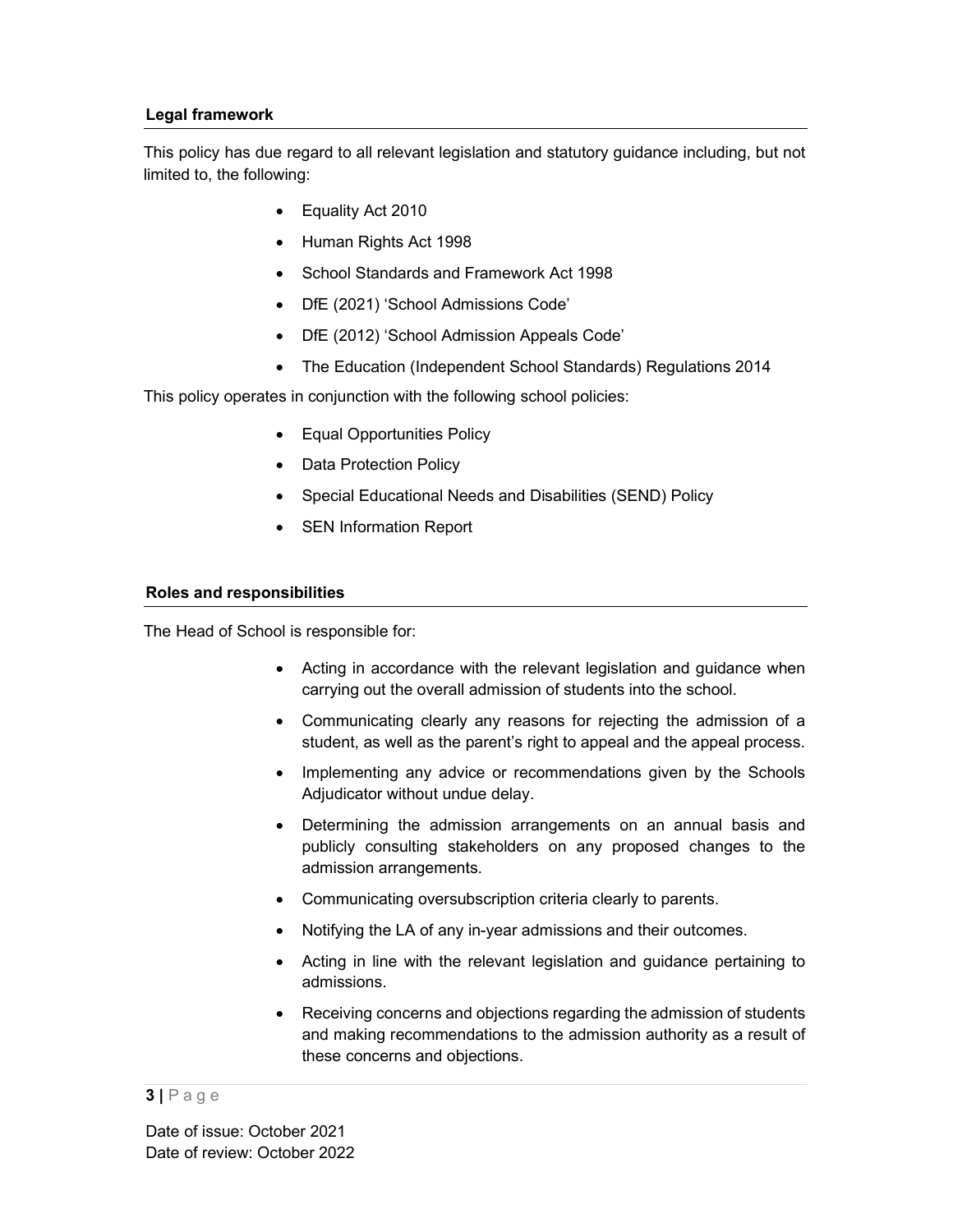Approving variations to determined admissions arrangements where there has been a major change in circumstances or law.

## Admissions process

The majority of students may be experiencing a period of crisis in education prior to joining the school. These include:

- tensions, disruptions and breakdowns in family relationships at home
- persistent bullying, poor attendance, disengagement from learning and social isolation at school
- a range of associated mental health issues such as feelings of low mood and selfesteem
- problems with basic daily life functioning such as eating, sleeping and personal care.

These factors can combine to reach crisis point which can then lead to school exclusion, family breakdown, mental health problems and poor quality of life for students.

A referral will be made for a specialist provision which includes Ash Meadow School.

The core principles of the school's admissions process are founded on an appreciation of how difficult this transition is for prospective students and their families.

The school's admissions process is a critical part of school operation. It includes the decision making process whereby prospective students who meet the admission criteria make their transition into the school.

Admission to the school is a 3 stage process:

- 1. Initial referral either by a parent or a local authority
- 2. School and/ or home based assessment
- 3. Transition into school

The initial stages of the process are managed by a team of staff which includes:

- The Head of School
- The Education, Health and Care Plan coordinator
- The Deputy Head Teacher
- The Service Manager

There is no set time span for the admissions process as this depends on a number of factors including:

- the nature and quantity of referral information;
- the need to seek additional consultation, clarification and advice;
- the number of students under consideration;
- the number of pupils awaiting assessment;
- the availability of places and the time of year.

 $4$  | P a g e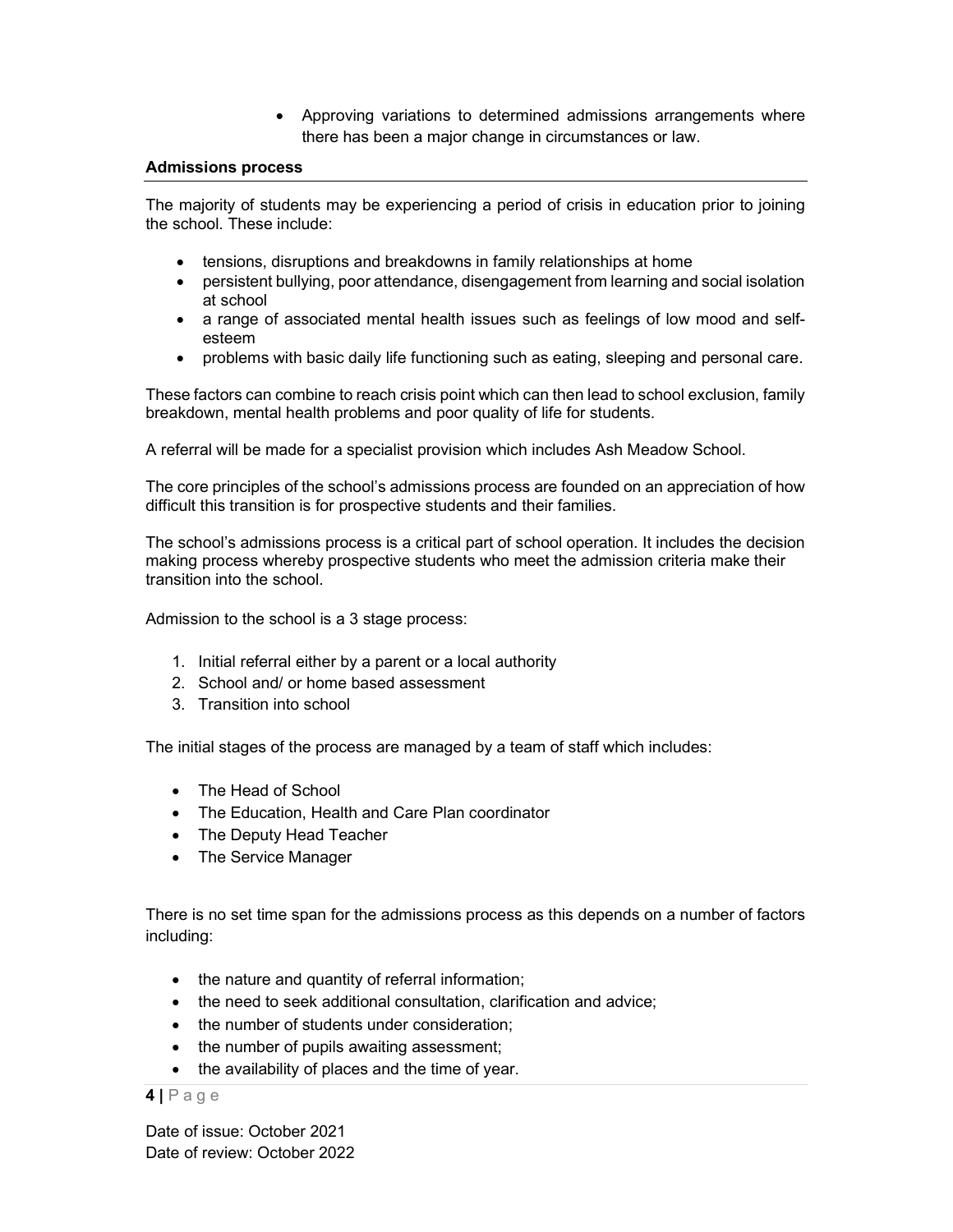The school will work with parents and external agencies to ensure that decisions on whether to offer an assessment are based on complete, accurate, reliable, and up-to-date information. Assessments and admissions take place throughout the year.

The decision to offer an assessment is based on rigorous evaluation of the referral information in order to determine whether a pupil's needs are consistent with the school's admissions criteria which are set out below:

- All students will have a confirmed diagnosis of an autism spectrum condition and their associated needs will be formalised in an Education, Health and Care Plan (EHCP).
- Students will have a range of learning abilities (from P Levels to National Curriculum Assessment Levels) and may display atypical learning styles and uneven profiles of cognitive strengths and difficulties.
- Students may have a range of behaviours e.g. resulting from inflexible thinking, social communication difficulties, emotional dysregulation and sensory issues.
- Students will have needs and ability profiles that are compatible with those of the students who already attend the school.
- Students may present with additional medical conditions or factors, including mental health issues and stereotypical behaviours but the school reserves the right to decide whether these can be managed effectively and safely within its existing resources.

When it has been determined there is a high probability that the school can meet a student's needs and other criteria are met e.g. availability of places etc., an assessment visit will be arranged.

The school will confirm its impressions of a student's needs and what offer the school can provide the student with along with the opportunity to experience a range of school day and residential activities.

Following a successful assessment visit, all students have a carefully and sensitively managed period of admission and induction to support their transition into the school.

# Scope

The school's admissions process is followed for all students irrespective of age and urgency of placement.

In view of the individual circumstances and unique life experiences of each student who is referred for consideration, a degree of flexibility is maintained.

# $5|$  P a g e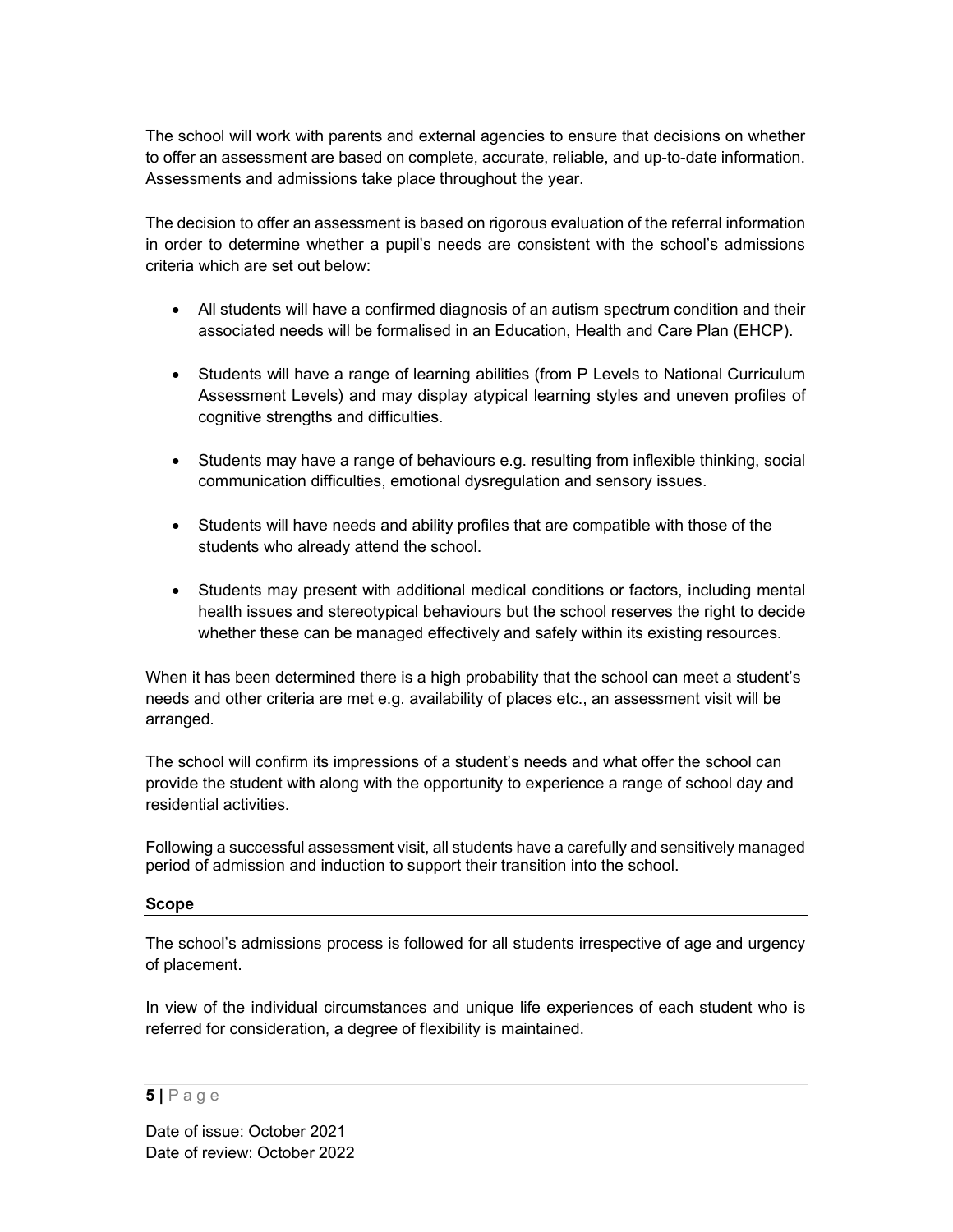All families and Local Authorities are supported through the initial referral part of this process by the school's referrals and admissions team.

## Procedures for Admission

Admissions to the school are managed through a partnership-building process with families and Local Authorities which is designed to ensure that the school can meet the needs of prospective students.

#### Referrals

Referrals are logged and recorded by the Admissions administrator on the school's referrals database.

Referrals are processed in when they have been agreed by the Authority and School and a contract has been put in place.

All referral files are reviewed by at least two members of the referrals and admissions team.

Additional information may be sought from relevant professionals outside the school.

If the decision is to move on the process, assessment visit dates will be mutually agreed with families and local authorities.

Admissions Booklets will be completed by the families and school and a Transition Booklet will be provided by School and completed by the family to ensure a smooth transition.

#### Assessment

The school may assess its ability to cater to the applicant's needs by:

- Inviting the applicant to attend the school for a visit
- Visiting the applicant's home
- Visiting the applicant's current education provision

Families are expected to contribute to the assessment to help Ash Meadow School collect upto-date, accurate and complete case history, medical notes, risk assessment, behaviour management plans and other relevant information.

A summary Pen Picture of the student is compiled and distributed to all staff via the student's Education File prior to the student's start date.

An assessment plan is agreed with the family and relevant staff.

## 6 | P a g e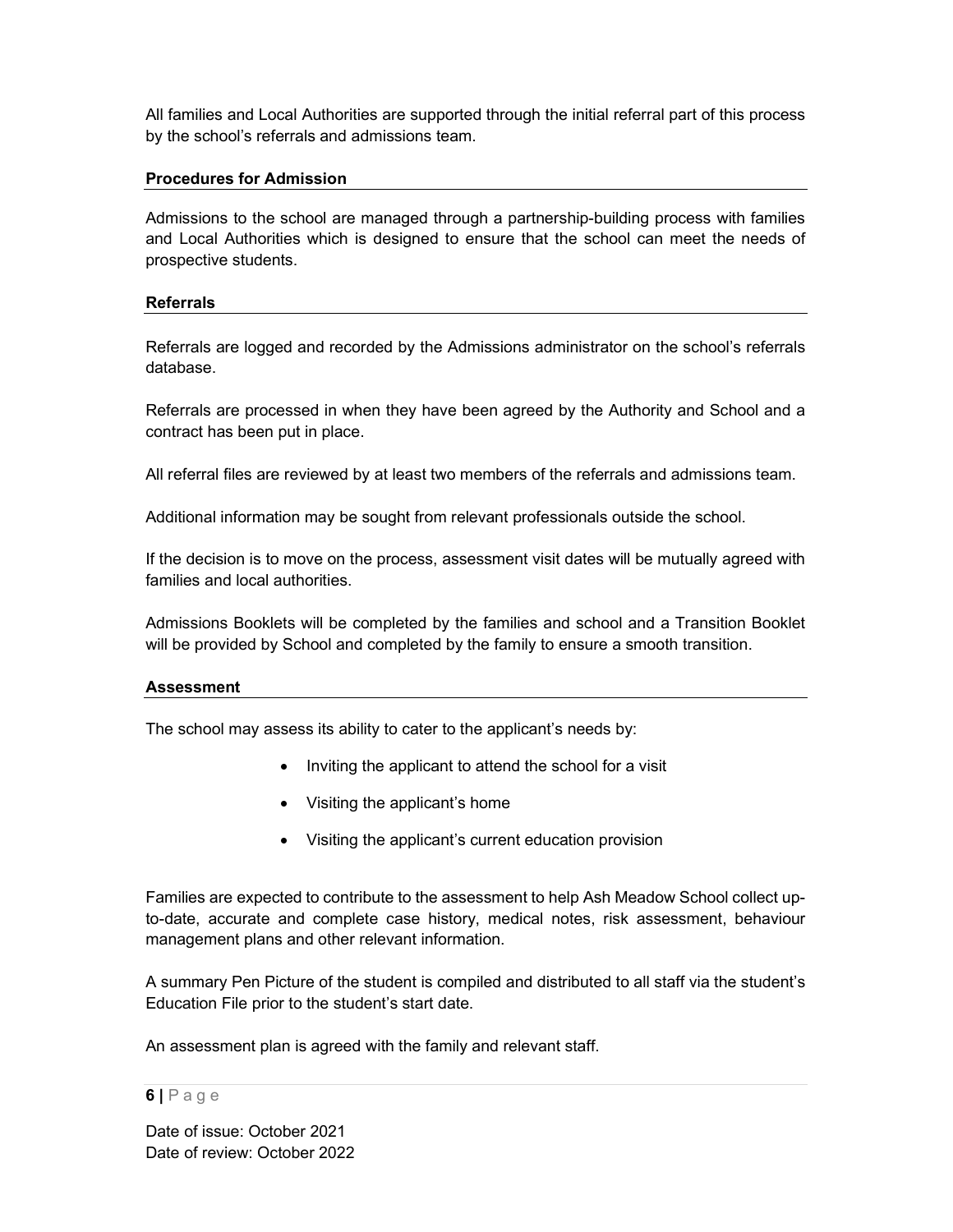The assessment period will differ depending on the needs of the individual student.

For some students, a gradual and phased transition assessment is required because of their individual circumstances. This can take place over several weeks.

The assessment may include some time working individually with specialist staff.

Students are encouraged to give their views on the school during their visit via a method that suits their communication needs e.g. verbal, PECs, Makaton, Augmentative Device.

Decisions on admission are made at a multidisciplinary team meeting, following the assessment period.

Families are notified of this decision as soon as possible following this meeting, either through direct discussion or through their Local Authority.

Local authorities are notified of placement decisions by the Head Teacher.

A summary report is compiled containing recommendations for whether the school is a suitable placement for the student and providing information surrounding next steps in the admissions process.

## **Transition**

Once confirmation of the placement offer has been received, school staff liaise with the local authority and family to agree a start date.

All new students receive a personalised Transition Booklet and are supported by a designated, experienced Teacher and Teaching Assistants.

All new families and carers receive a personalised Admissions Booklet to complete prior to the student's start date.

During the induction period which usually lasts for 6 weeks, additional baseline assessment information will be collected.

After approximately 6 weeks, families and carers are invited to a Post Entry Review (PER) meeting to discuss how the transition has worked.

Pen Portrait, Behaviour Support Plan and Risk Assessment information is updated at the Post Entry Review.

The Post Entry Review targets are followed up through subsequent Student Progress Meetings.

#### Catchment areas

#### $7 P a q e$